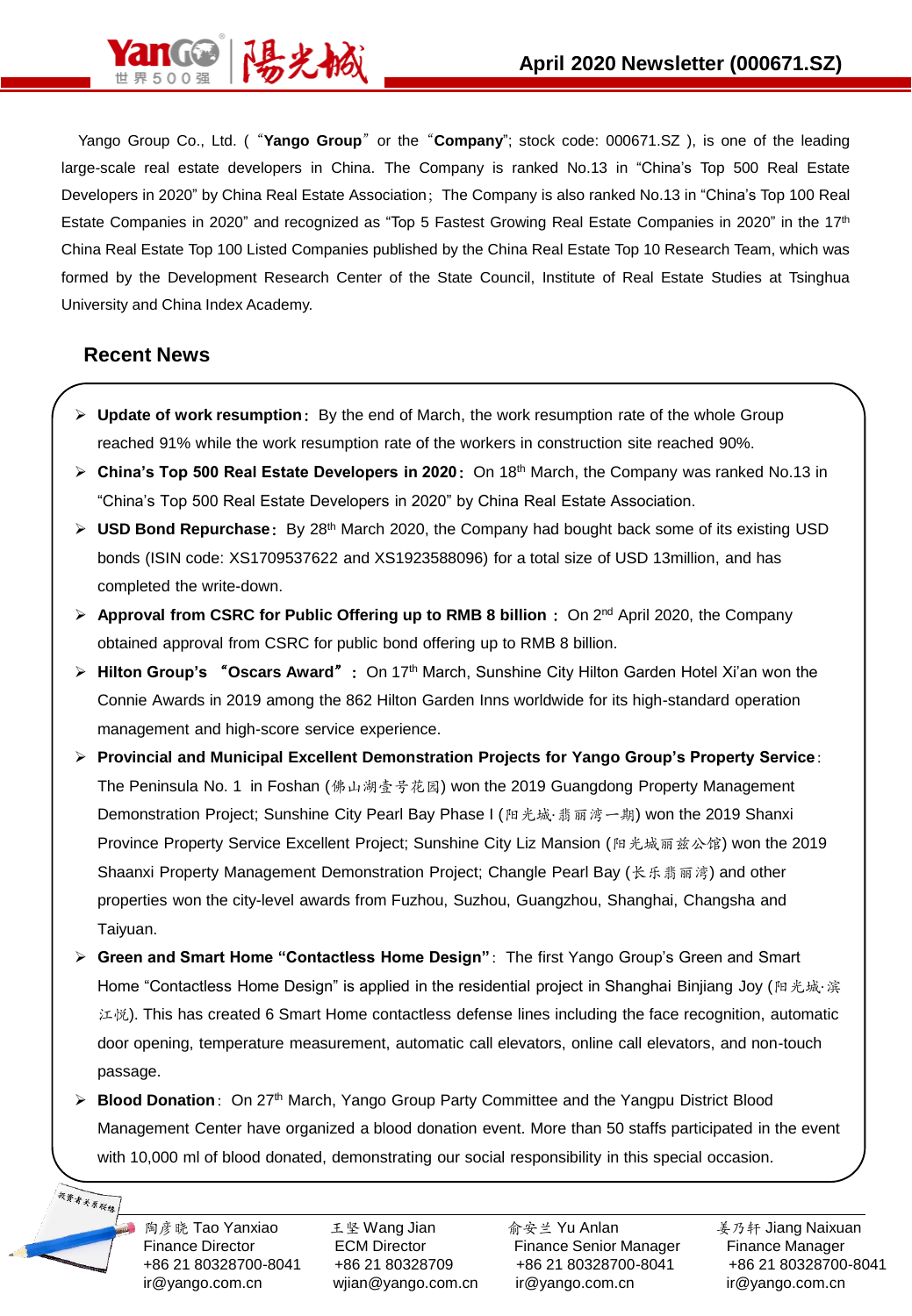

# **Contracted Sales Update**

The Company has achieved RMB 28.33 billion contracted sales as of 31st March 2020, ranking No.14 in the CRIC Property League Table.



## **Consolidated Contracted Sales Breakdown by Region (RMBm/%)**



**Total Contracted Sales Breakdown by City (%)**



### **Attributable Contracted Sales Breakdown by City (%)**



Onshore Listed Company: 阳光城集团股份有限公司 Yango Group Co., Ltd.

Offshore Debt Issuer: 阳光城嘉世国际有限公司 Yango Justice International Limited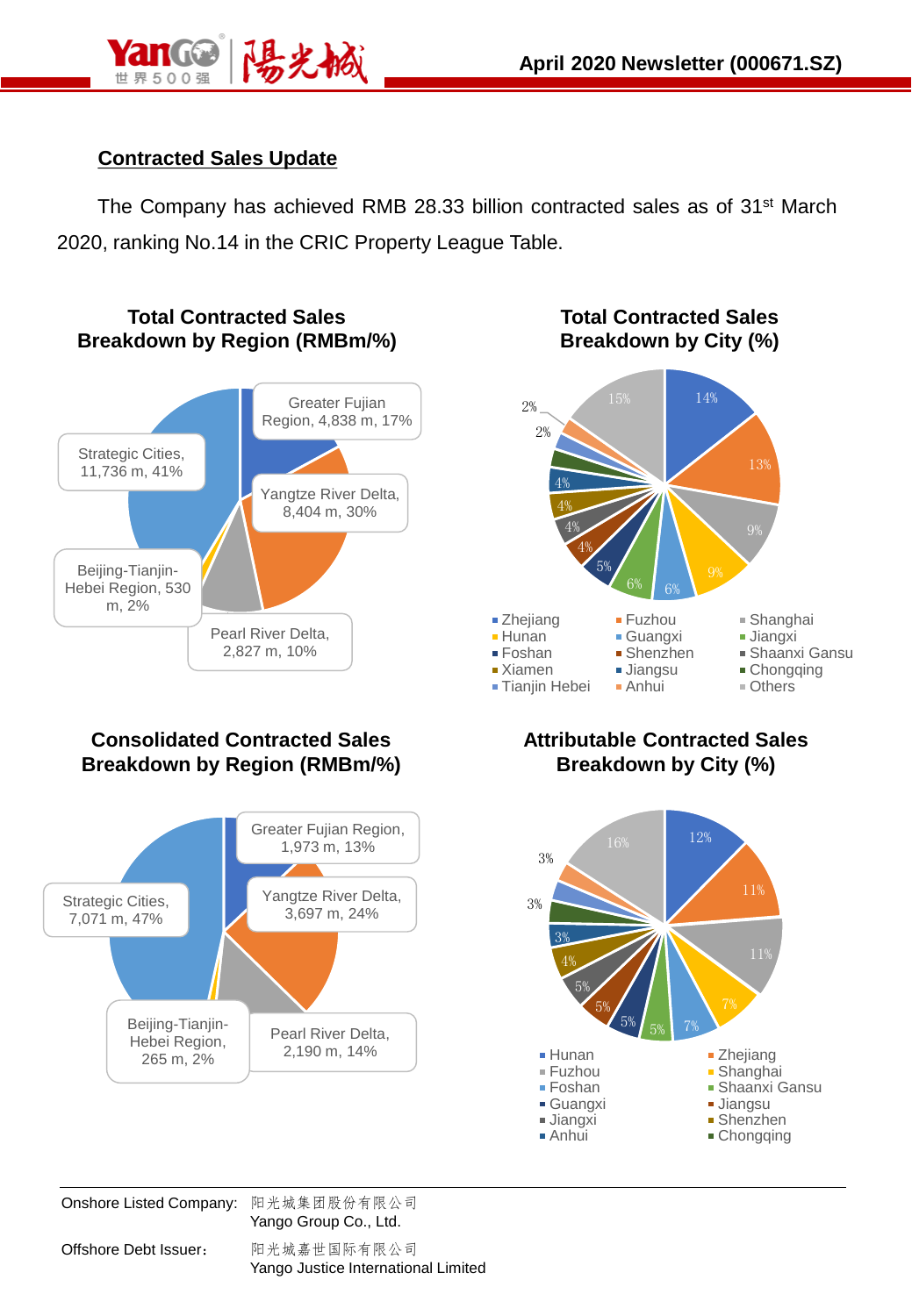

### **Total Contracted Sales Breakdown by Region ('000 sqm/%)**





The contract sales of TOP 10 regions from Jan. to Mar. 2020 YTD amounted RMB20.9 billion, accounting for 73.87% of total contracted sales.

| <b>Regional Company</b> | <b>Total Contracted Sales</b><br>(RMBm) | <b>Total GFA Sold</b><br>(000 <sub>sqm</sub> ) | ASP (RMB/sqm) |  |
|-------------------------|-----------------------------------------|------------------------------------------------|---------------|--|
| Zhejiang                | 4,081                                   | 258                                            | 15,848        |  |
| Fuzhou                  | 3,792                                   | 225                                            | 16,823        |  |
| Shanghai                | 2,617                                   | 89                                             | 29,431        |  |
| <b>Hunan</b>            | 2,419                                   | 251                                            | 9,632         |  |
| Guangxi                 | 1,757                                   | 229                                            | 7,684         |  |
| Jiangxi                 | 1,749                                   | 196                                            | 8,929         |  |
| Foshan                  | 1,334                                   | 87                                             | 15,401        |  |
| Shenzhen                | 1,075                                   | 117                                            | 9,172         |  |
| Shaanxi Gansu           | 1,060                                   | 93                                             | 11,455        |  |
| <b>Xiamen</b>           | 1,046                                   | 102                                            | 10,297        |  |
| <b>Total</b>            | 20,930                                  | 1,646                                          | 12,720        |  |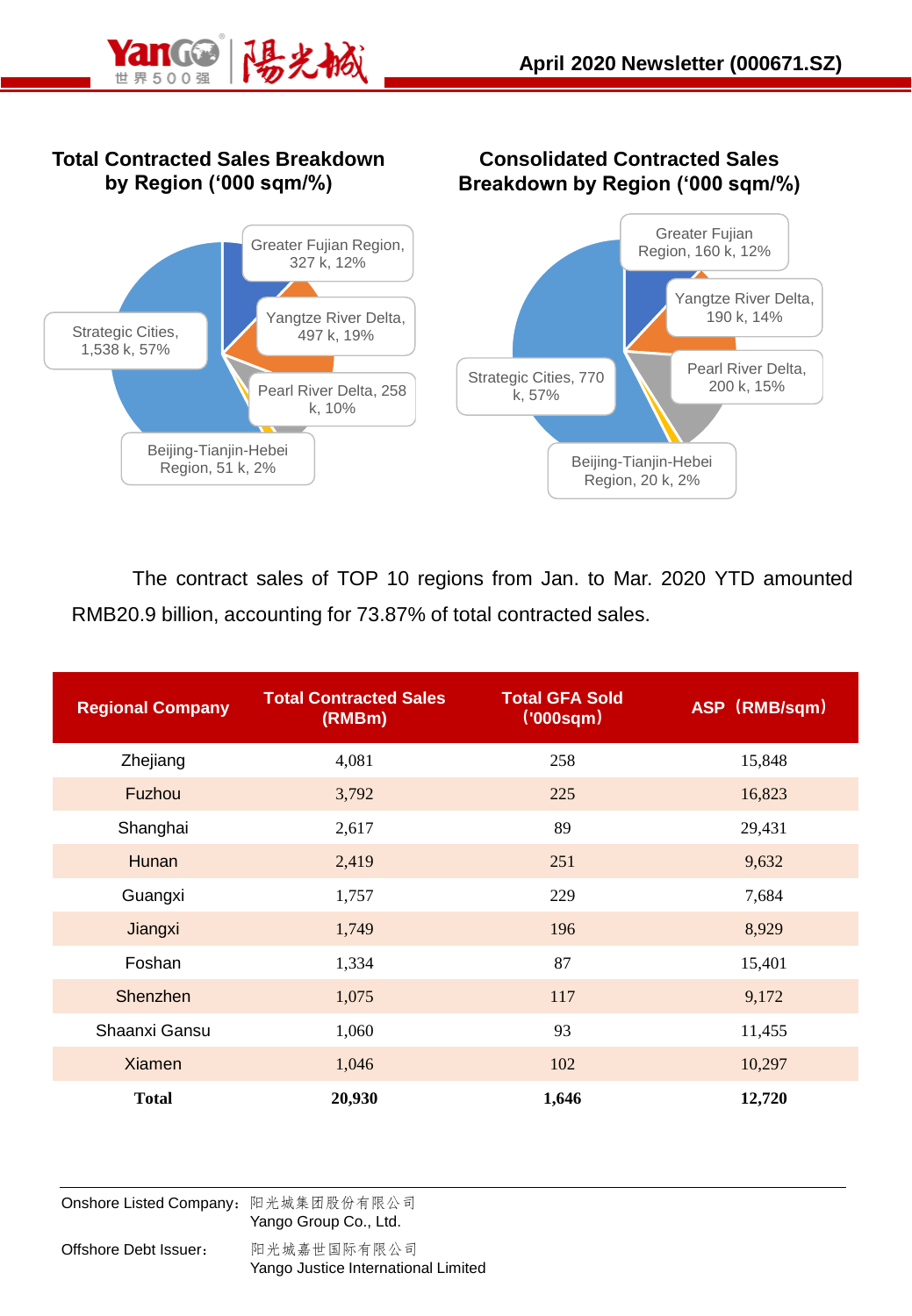

## **Land Acquisition Update**

The Company acquired 14 pieces of quality land from Jan to Mar 2020 with details below.

#### **Attributable land cost Breakdown by Region (RMBm/%)**



#### **GFA Acquired Breakdown by Region ('000sqm/%)**



**Attributable Land Cost Breakdown by City Tiers (RMBm/%)**



**Attributable Land Cost Breakdown by Property (RMBm/%)**